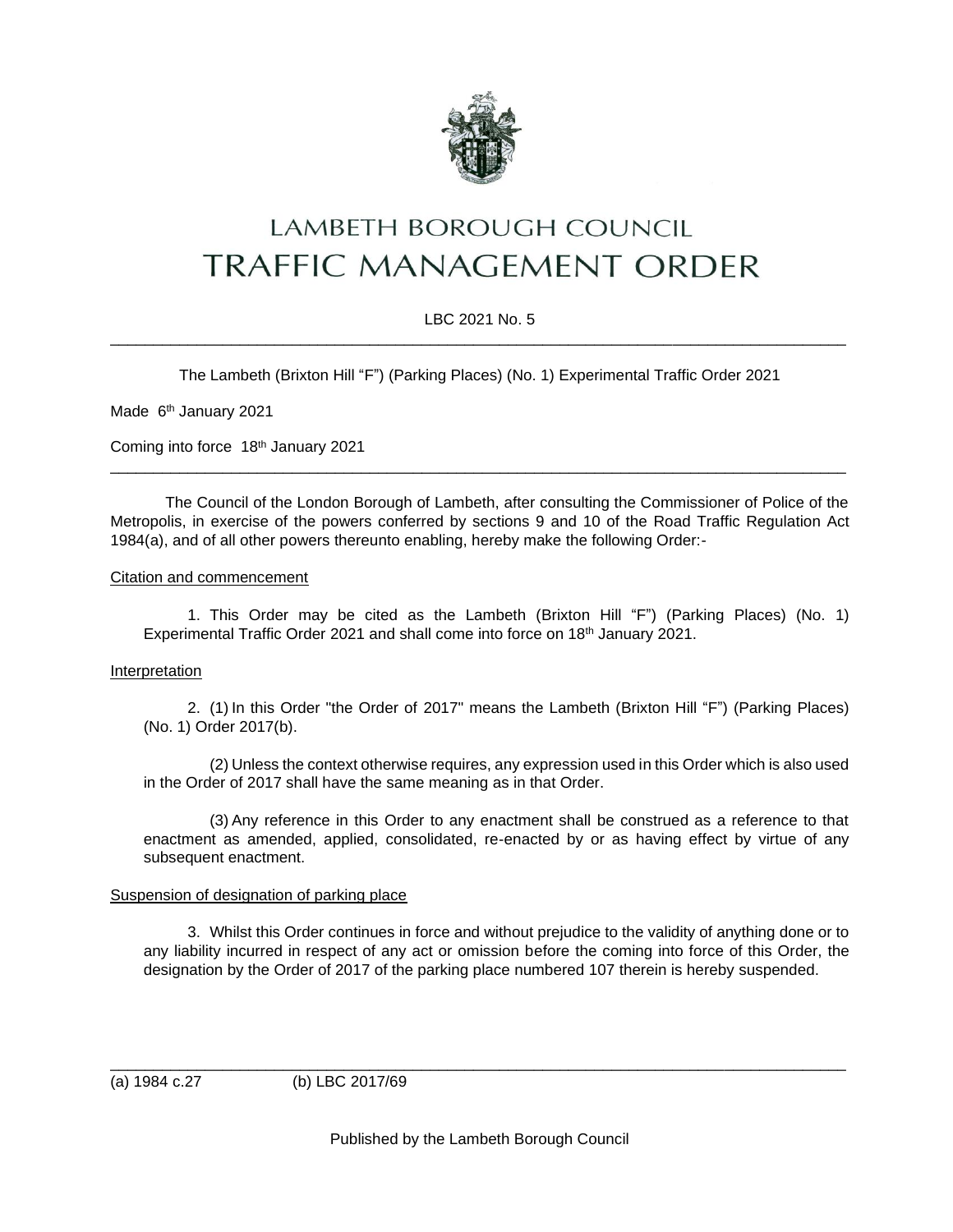## Designation of parking place and application of the Order of 2017 thereto

4. (1) Whilst this Order continues in force, the area on a highway comprising the length of carriageway of a street specified in column 2 of the Schedule to this Order and bounded on one side of that length by the edge of the carriageway and on the other sides by a white line marking is designated as a parking place.

(2) The reference in this Article to a white line marking shall be construed as a reference to the white line marking (either broken or continuous) provided for in Schedule 7 to the Traffic Signs Regulations and General Directions 2016(a) or, if applicable, authorised by the Secretary of State by virtue of section 64 of the Road Traffic Regulation Act 1984.

(3) Whilst this Order continues in force, the provisions of the Order of 2017 (other than Articles 3 and 16) shall apply to the area designated as a parking place by this Order as if in those provisions any reference to a parking place included a reference to the area designated as a parking place by this Order and as if any reference to Schedule 3 to the Order of 2017 included a reference to the Schedule to this Order.

## Placing of traffic signs, etc.

- 5. The Council shall:-
	- (a) place and maintain traffic signs indicating the limits of the parking place referred to in the Schedule to this Order;
	- (b) place and maintain in or in the vicinity of the parking place referred to in the Schedule to this Order traffic signs indicating that such parking place may be used during the permitted hours for the leaving only of the vehicles specified in Article 4(4) of the Order of 2017;
	- (c) carry out such other work as is reasonably required for the purposes of the satisfactory operation of the parking place referred to in the Schedule to this Order.

## Modification or suspension of this Order

6. In pursuance of section 10(2) of the Road Traffic Regulation Act 1984, the Assistant Director of Infrastructure, Environment, Public Realm & Climate Change Delivery or some other person authorised in that behalf by him, may, if it appears to him or that other person essential in the interests of the expeditious, convenient and safe movement of traffic, or in the interests of providing suitable and adequate on-street parking facilities, or for preserving or improving the amenities of the area through which any road affected by this Order runs, modify or suspend the operation of this Order or any provision of it, save that no modification shall make an addition.

Dated this sixth day of January 2021.

Anthony Casale Highway Network Manager

\_\_\_\_\_\_\_\_\_\_\_\_\_\_\_\_\_\_\_\_\_\_\_\_\_\_\_\_\_\_\_\_\_\_\_\_\_\_\_\_\_\_\_\_\_\_\_\_\_\_\_\_\_\_\_\_\_\_\_\_\_\_\_\_\_\_\_\_\_\_\_\_\_\_\_\_\_\_\_\_\_\_\_\_